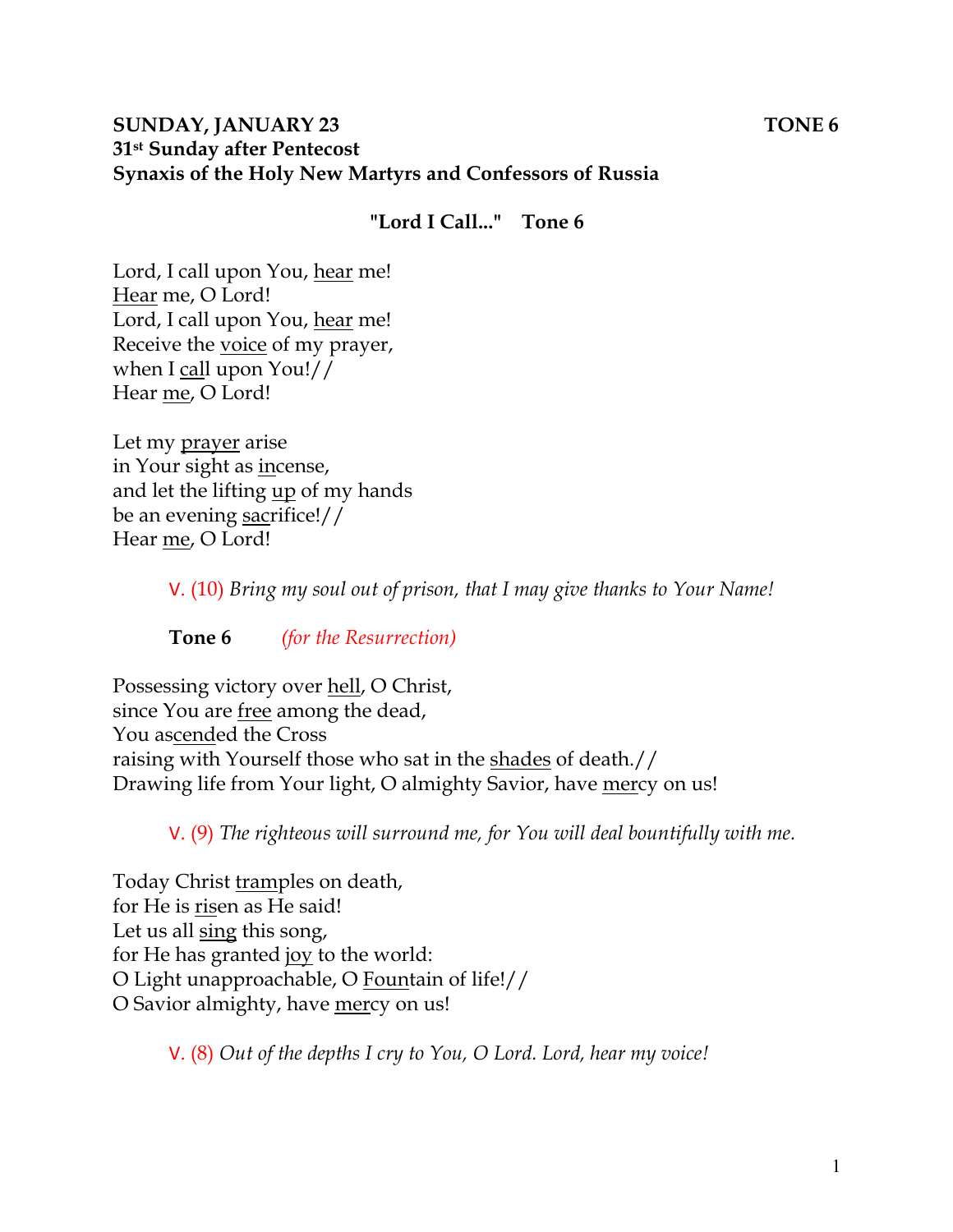Where shall we sinners flee from You, Who are in all creation? In heaven You dwell! In hell You trampled on death! In the depths of the sea? Even there is Your hand, O Master! To You we flee, and falling before You, we pray:// O You Who rose from the dead, have mercy on us!

V. (7) *Let Your ears be attentive to the voice of my supplications!*

*(Resurrection stichera by Anatolius)*

In Your Cross, we glory, O Christ. We sing and glorify Your Resurrection. For You are our God,// and we know no other than You.

> V. (6) *If Thou, O Lord, shouldst mark iniquities, Lord, who could stand? But there is forgiveness with Thee.*

**Tone 5** *(for the New Martyrs) (Rejoice, O Life-giving Cross)*

Rejoice, new martyrs and confessors of Russia, the adornment of the Orthodox. lambs of the new slaughter, fellow warriors, and guardians of the faith, Blameless intercessors for us with God in the latter years, who in your sufferings appear as emulators of the first martyrs; O unshakeable pillars of patient endurance,// entreat God that our souls be granted great mercy.

V. (5) *For Thy Name's sake I wait for Thee, O Lord. My soul has waited for Thy word; my soul has hoped on the Lord.* 

Rejoice, O glorious passion-bearers! Following in the steps of the martyrs of old, you contended firmly for the sake of the faith, in the cruel and grievous times of your land. And now you rouse all to the glory and praise of God, Who strengthened your weaknesses and has enriched you with gifts of the Spirit.// Ever pray for the salvation of our souls.

V. (4) *From the morning watch until night, from the morning watch, let Israel hope on the Lord!*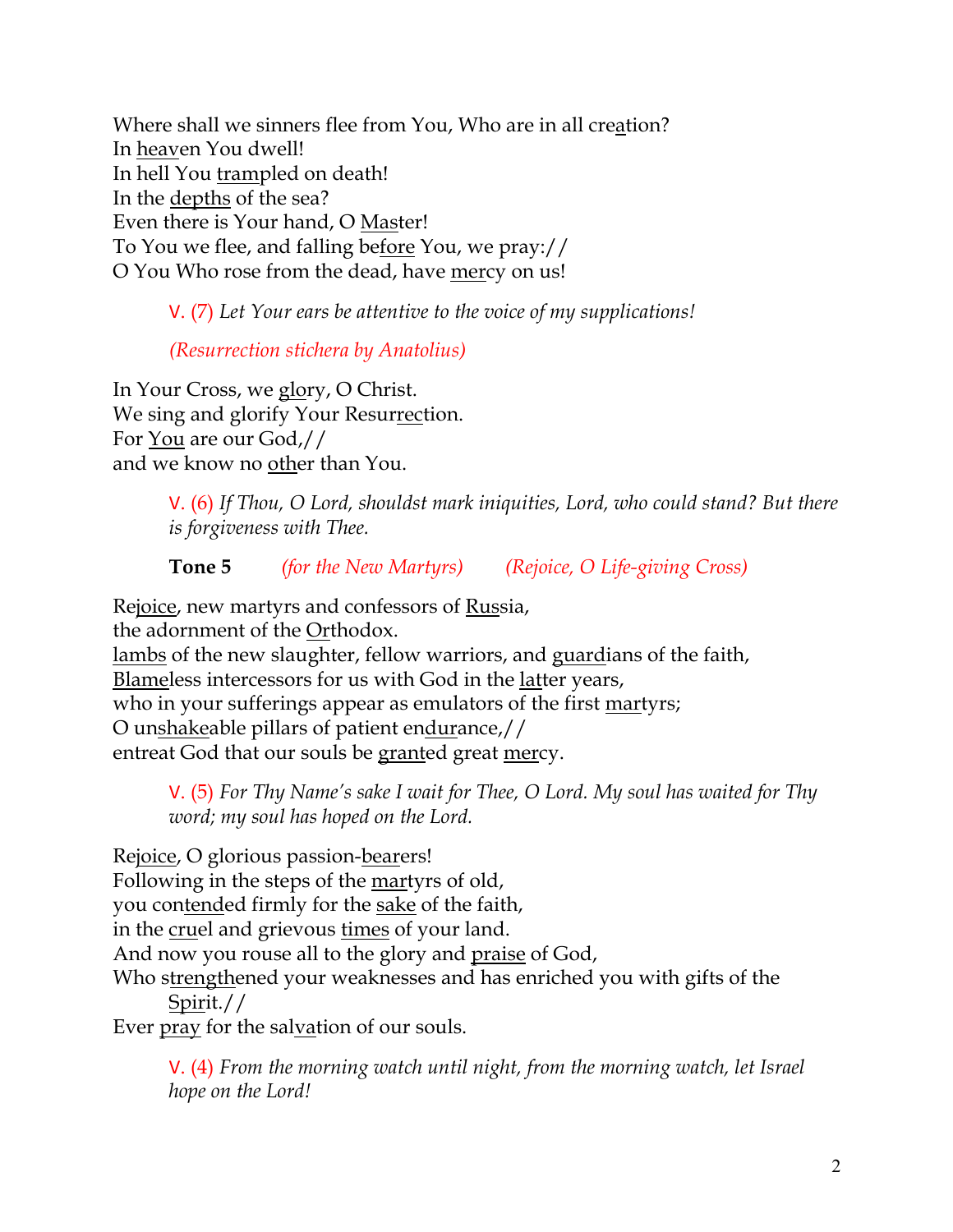## **Tone 5** *(for the New Martyrs, by Bp. Athanasius of Kovrovsk) (Rejoice, O Life-giving Cross)*

O heavenly protectors,

come to us who await the visitation of your prayer, and deliver us from danger caused by the madness of unbelievers; for which we are often pursued like prisoners and outcasts, moving from place to place and wandering in caves and <u>mountains</u>. Have compassion, O all-praised martyrs and confessors, and grant us relief! Pacify the storm and extinguish the hostility towards us,// praying to God Who through you grants to our <u>land</u> great <u>mer</u>cy.

V. (3) *For with the Lord there is mercy and with Him is plenteous redemption, and He will deliver Israel from all his iniquities.*

**Tone 6** *(for the New Martyrs) (Having placed all their hope)*

O longsuffering archpastor, Father Tikhon, in a time of terrible godless persecutions, comforting the true children of the Church of Russia, with courage you stood up for Christ and the Orthodox faith; and, dying day by day for the sake of your pastoral service, you were revealed as a steadfast confessor.// For this, we lovingly glorify you.

V. (2) *Praise the Lord, all nations! Praise Him, all peoples!*

O true shepherd, Hieromartyr Vladimir, when lawless men compelled you to depart from overseeing the Church of Russia, you remained faithful in deed and word to Hierarch Tikhon. Like a holy sacrifice from Kiev, the mother of Russian cities, you offered yourself to God, praying for those who were slaying you.// For this, we willingly glorify you.

V. (1) *For His mercy is confirmed on us, and the truth of the Lord endures forever.* 

O Hieromartyr Benjamin, as a true son of Christ's Church, and having heartfelt zeal for her welfare, you bravely took your stand against the false shepherds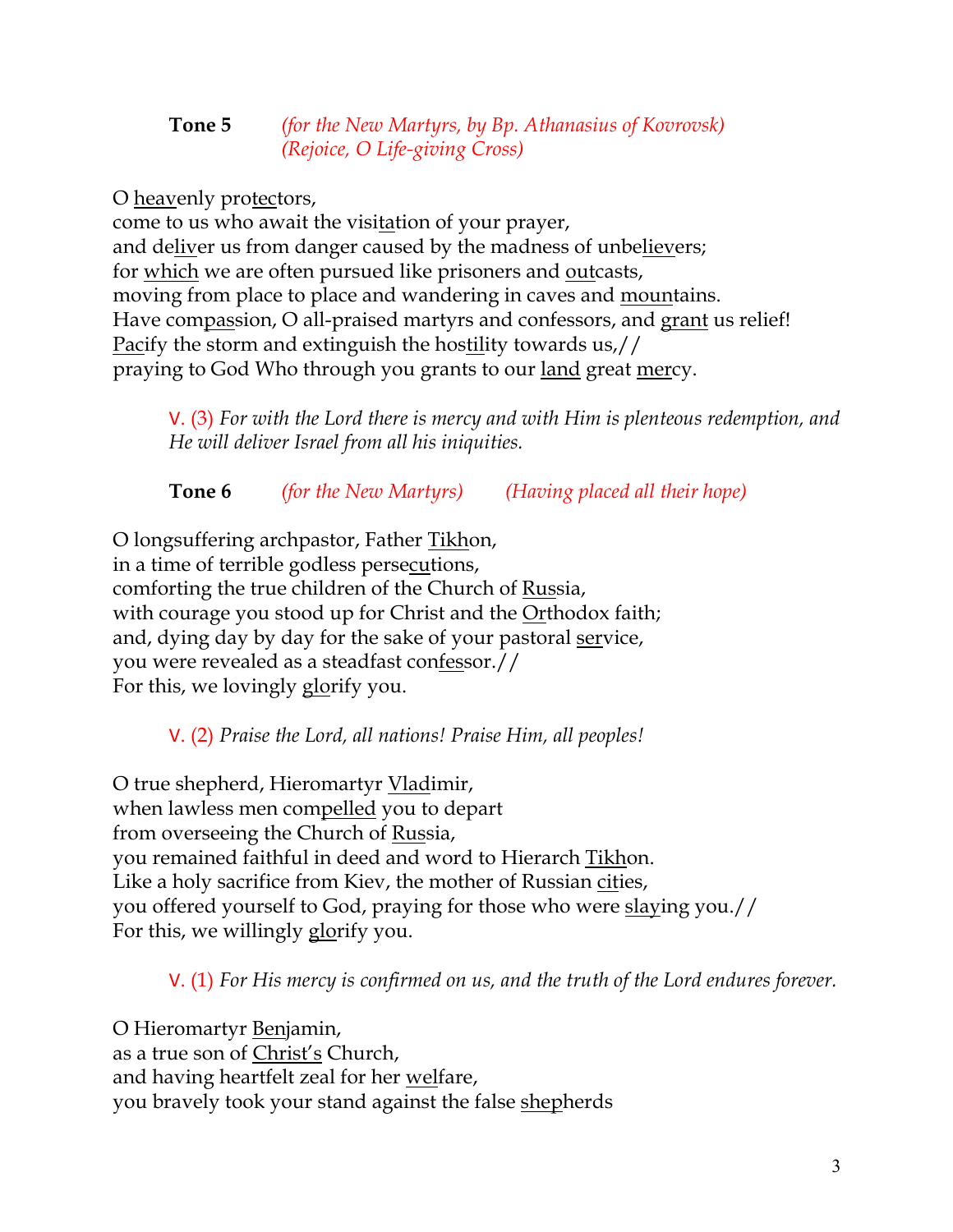who were striving to steal your flock,

but not fearing the threats and false testimony of those who questioned you, you turned the judgment back upon the head of those who tested you; and then, by your death, you strengthened  $Q$ rthodoxy.// For this, we willingly glorify you.

*Glory to the Father, and to the Son, and to the Holy Spirit;*

**Tone 5** *(for the New Martyrs)*

O most high Master, glorified and worshipped in Trinity, take pity on us by the acceptable prayers of Your new martyrs, who in the presence of tyrants boldly confessed You, the One God, and Your ineffable saving incarnation, // from a Virgin Mother, O Son of God.

*now and ever, and unto ages of ages. Amen.* 

**Tone 6** *(Theotokion – Dogmatikon)*

Who will not bless you, O most holy Virgin? Who will not sing of your most pure childbearing? The only-begotten Son shone timelessly from the <u>Fa</u>ther, but from you He was ineffably incarnate. God by nature, yet Man for our sake, not two persons, but one known in two natures. Entreat Him, O pure and all-blessed Lady,// to have mercy on our souls!

> **Readings Acts 4:6-32 2 Timothy 4:1-8 Hebrews 11:33-40**

### **Aposticha**

**Tone 6** *(for the Resurrection)*

Your Resurrection, O Christ our Savior, the Angels in heaven sing! Enable **us** on earth// to glorify You in purity of heart!

V. *The Lord is King; He is robed in majesty!*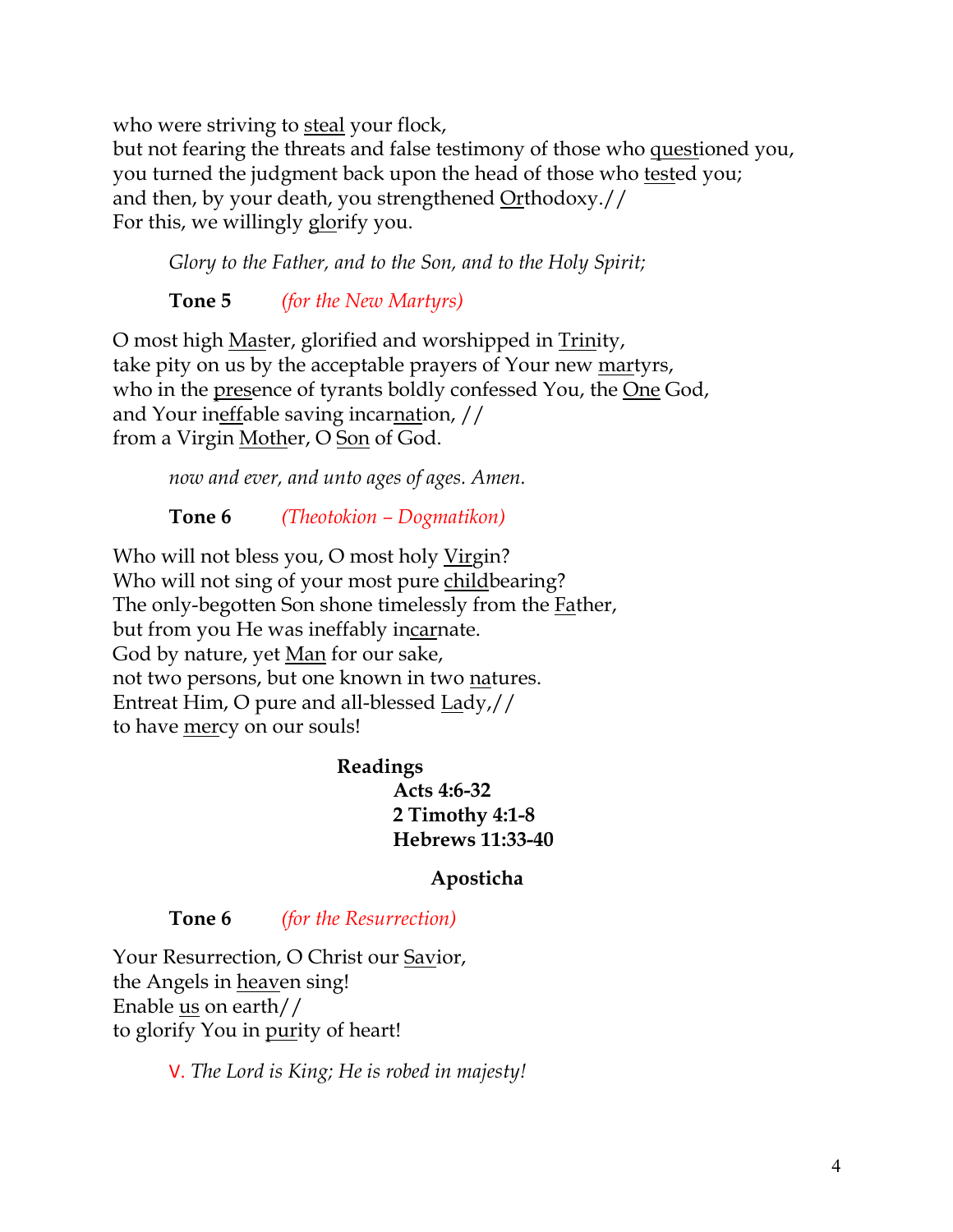Destroying the gates of hell, breaking the chains of death, You resurrected the fallen human race as almighty God!// O Lord, Who rose from the dead, glory to You!

### V. *For He has established the world, so that it shall never be moved.*

Desiring to return us to Paradise, Christ was nailed to the Cross and placed in a tomb. The Myrrhbearing Women sought Him with tears, crying, "Woe to us, O Savior! How do You deign to descend to death? What place can hold Your life bearing body? Come to us as You promised! Take away our wailing and tears!" Then the Angel appeared to them: "Stop your lamentations! Go, proclaim to the Apostles: The Lord is  $\frac{risen}{l}$ granting us purification and great mercy!'"

### V. *Holiness befits Your house, O Lord, forevermore!*

Having been crucified as You willed, by Your burial You captured death, O Christ, rising on the third day as God in  $glory$ ,// granting the world unending life and great mercy!

> *Glory to the Father, and to the Son, and to the Holy Spirit;* **Tone 2** *(for the New Martyrs) (O House of Ephratha)*

O new house of Ephratha, splendid and elect region, O holy Russia, guard the Orthodox faith,// in which is your confirmation and support.

*now and ever, and unto ages of ages. Amen.*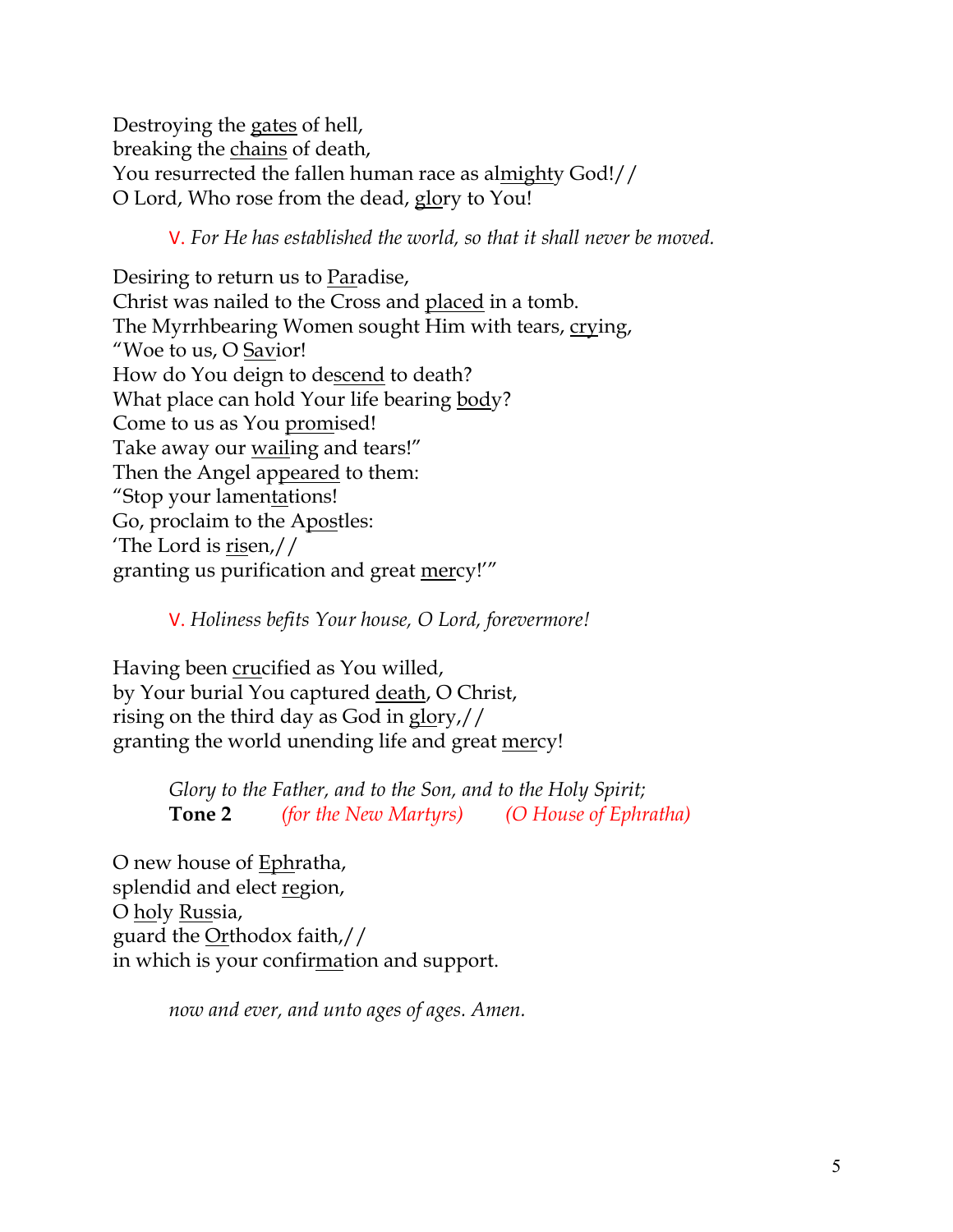O marvelous wonder;

the Queen of heaven and earth, who has been entreated by the saints of our land, has until now sheltered the Russian land, tenderly enriching the choir of its people. O mighty and sovereign Lady, cease not to pray for confirmation of the Orthodox faith in Rus'// and to pour out wonders forever. Amen.

*(at Great Vespers)*

### **Tone 6 Troparion** *(Resurrection)*

The Angelic Powers were at Your tomb; the guards became as dead men. Mary stood by Your grave, seeking Your most pure body. You captured hell, not being tempted by it. You came to the Virgin, granting life. O Lord, Who rose from the dead,// glory to You.

*Glory to the Father, and to the Son, and to the Holy Spirit,*

**Tone 4 Troparion** *(New Martyrs)*

Today the Church of Russia forms a chorus in joy, praising her new martyrs and confessors; hierarchs and priests, royal passion-bearers, right-believing princes and princesses, venerable men and women, and all Orthodox Christians. Having laid down their life for faith in Christ during the days of godless persecution, they preserved the truth by the shedding of blood.// By their protection, O long-suffering Lord, preserve our land in Orthodoxy till the <u>end</u> of the age.

*now and ever, and unto ages of ages. Amen.*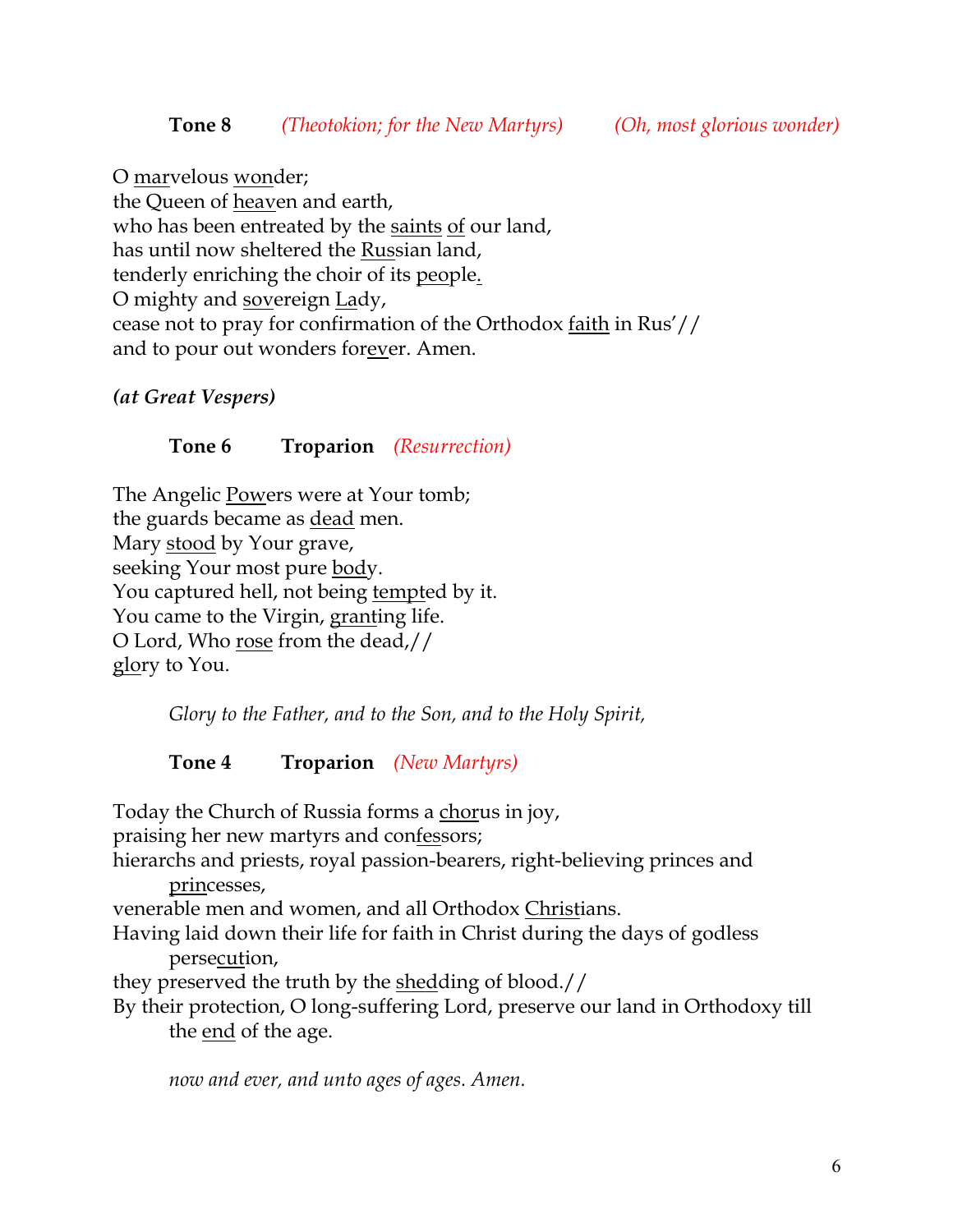# **Tone 4 Resurrectional Dismissal Theotokion**

The mystery of all eternity, unknown even by Angels, through you, Theotokos, is revealed to those on earth: God incarnate by union without confusion. He voluntarily accepted the Cross for us, by which He resurrected the first-created man,// saving our souls from death.

### *(at the Divine Liturgy)*

### **Tone 6 Troparion** *(Resurrection)*

The Angelic Powers were at Your tomb; the guards became as dead men. Mary stood by Your grave, seeking Your most pure body. You captured hell, not being tempted by it. You came to the Virgin, granting life. O Lord, Who rose from the dead,// glory to You.

### **Tone 4 Troparion** *(New Martyrs)*

Today the Church of Russia forms a chorus in joy,

praising her new martyrs and confessors;

hierarchs and priests, royal passion-bearers, right-believing princes and princesses,

venerable men and women, and all Orthodox Christians.

Having laid down their life for faith in Christ during the days of godless persecution,

they preserved the truth by the shedding of blood.//

By their protection, O long-suffering Lord, preserve our land in Orthodoxy till the end of the age.

### **Tone 6 Kontakion** *(Resurrection)*

When Christ God, the Giver of Life,

raised all of the dead from the valleys of misery with His mighty hand,

He bestowed resurrection on the human race.//

He is the Savior of all, the Resurrection, the Life, and the God of all.